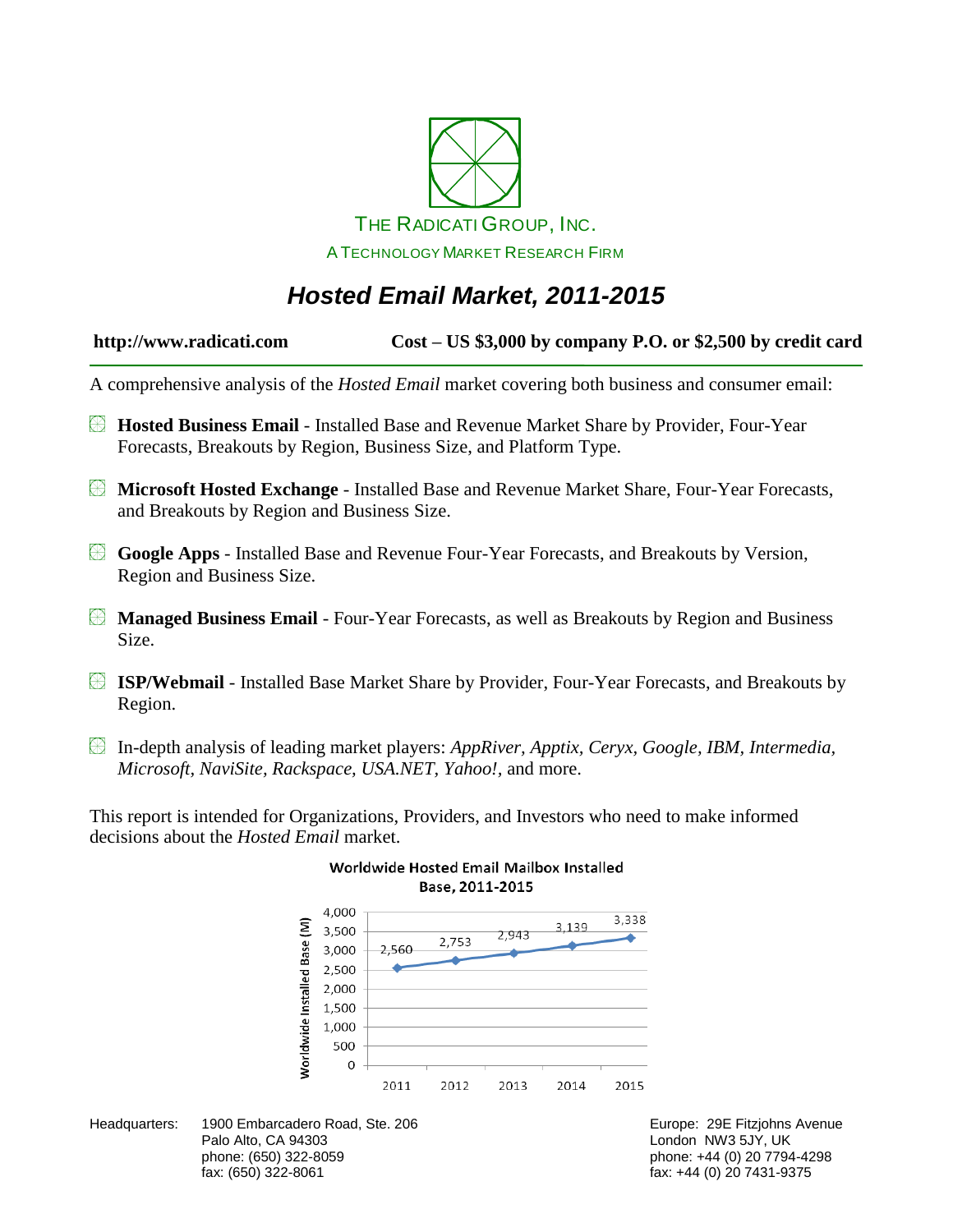### **TABLE OF CONTENTS**

| 1.3.1 HOSTED BUSINESS EMAIL PROVIDER EVALUATION CRITERIA  24    |  |
|-----------------------------------------------------------------|--|
|                                                                 |  |
|                                                                 |  |
|                                                                 |  |
|                                                                 |  |
| 1.3.6 HOSTED BUSINESS EMAIL INSTALLED BASE BY PLATFORM TYPE 39  |  |
|                                                                 |  |
| 1.4.1 MICROSOFT HOSTED EXCHANGE TRENDS AND ANALYSIS  42         |  |
| 1.4.2 MICROSOFT HOSTED EXCHANGE PROVIDER EVALUATION CRITERIA 46 |  |
|                                                                 |  |
|                                                                 |  |
|                                                                 |  |
| 1.4.6 MICROSOFT HOSTED EXCHANGE BREAKOUT BY BUSINESS SIZE 56    |  |
|                                                                 |  |
|                                                                 |  |
|                                                                 |  |
|                                                                 |  |
|                                                                 |  |
|                                                                 |  |
|                                                                 |  |
| 1.6.1 MANAGED BUSINESS EMAIL MARKET SIZE AND FORECAST  66       |  |
|                                                                 |  |
| 1.6.3 MANAGED BUSINESS EMAIL BREAKOUT BY BUSINESS SIZE  68      |  |
| 1.6.4 MANAGED BUSINESS EMAIL INSTALLED BASE BY PLATFORM  69     |  |
|                                                                 |  |
|                                                                 |  |
|                                                                 |  |
|                                                                 |  |
|                                                                 |  |
|                                                                 |  |
|                                                                 |  |
|                                                                 |  |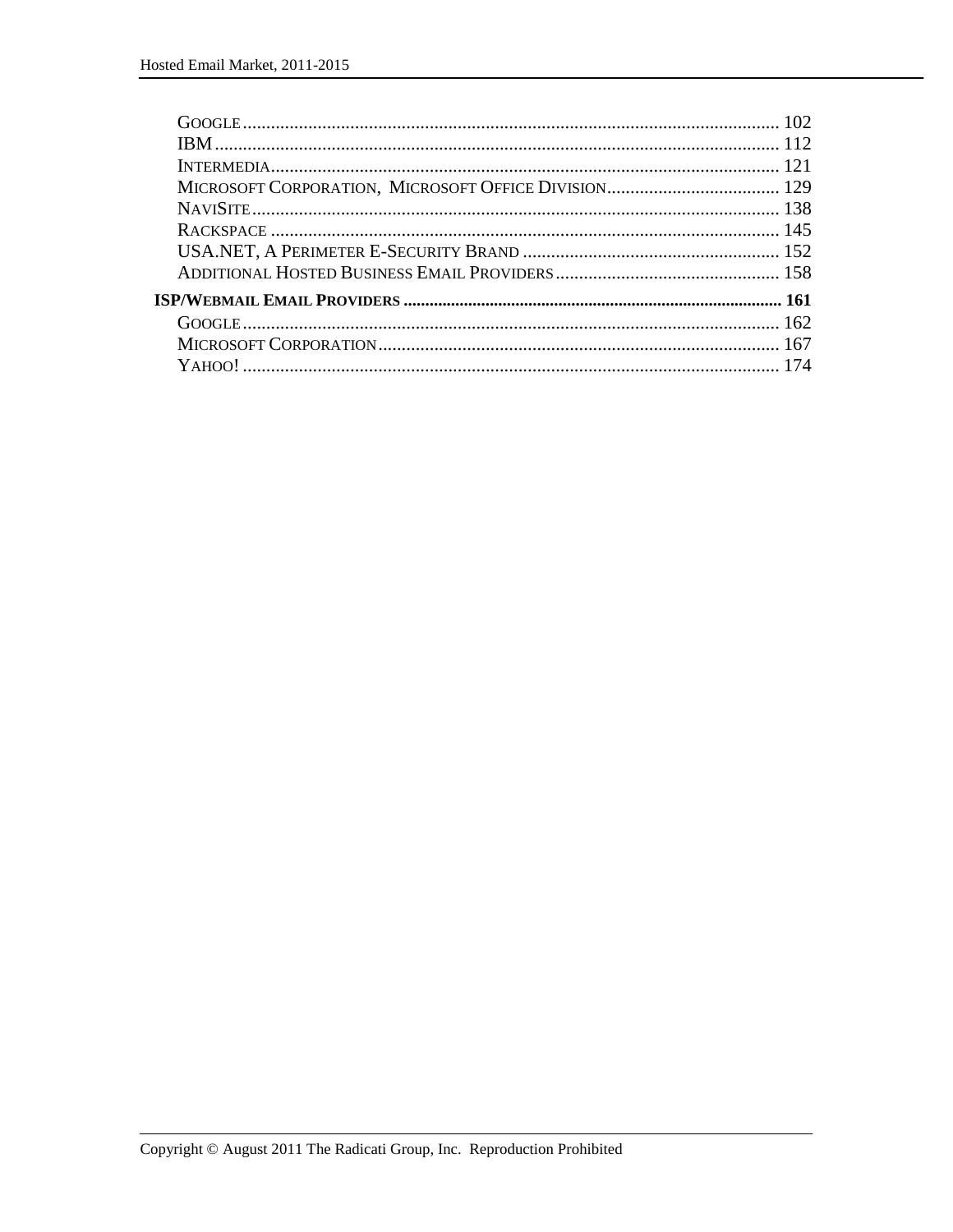# **LIST OF FIGURES**

| FIGURE 4: HOSTED BUSINESS EMAIL — WORLDWIDE BASIC MAILBOX REVENUE FORECAST,33          |  |
|----------------------------------------------------------------------------------------|--|
| FIGURE 5: HOSTED BUSINESS EMAIL & ADD-ON SERVICES — REVENUE FORECAST, 2011-2015 34     |  |
|                                                                                        |  |
| FIGURE 7: HOSTED BUSINESS EMAIL — IB BREAKOUT BY BUSINESS SIZE, 2011 & 201538          |  |
| FIGURE 8: MICROSOFT HOSTED EXCHANGE PROVIDERS — IB MARKET SHARE, 2011 ……………………………………51 |  |
|                                                                                        |  |
| FIGURE 10: MANAGED BUSINESS EMAIL — IB BREAKOUT BY BUSINESS SIZE, 2011 & 2015          |  |
|                                                                                        |  |
|                                                                                        |  |

## **LIST OF TABLES**

| TABLE 1: HOSTED EMAIL MARKET — WORLDWIDE IB (I.E. MAILBOXES), 2011-201510             |  |
|---------------------------------------------------------------------------------------|--|
| TABLE 2: WORLDWIDE ON-PREMISES VS. HOSTED MAILBOX FORECAST, 2011-2015 15              |  |
|                                                                                       |  |
|                                                                                       |  |
| TABLE 5: HOSTED BUSINESS EMAIL & ADD-ON SERVICES - REVENUE FORECAST BREAKOUT, 34      |  |
|                                                                                       |  |
| TABLE 7: HOSTED BUSINESS MICROSOFT EXCHANGE PROVIDERS — IB MARKET SHARE, 201150       |  |
| TABLE 8: HOSTED BUSINESS MICROSOFT EXCHANGE MAILBOXES - IB MARKET SHARE, 2011-2015 52 |  |
| TABLE 9: HOSTED BUSINESS MICROSOFT EXCHANGE MAILBOXES — IB & REVENUE FORECAST,53      |  |
| TABLE 10: HOSTED BUSINESS MICROSOFT EXCHANGE MAILBOXES — IB BY REGION,55              |  |
| TABLE 11: HOSTED BUSINESS MICROSOFT EXCHANGE MAILBOXES - IB BY BUSINESS SIZE,57       |  |
|                                                                                       |  |
|                                                                                       |  |
|                                                                                       |  |
|                                                                                       |  |
|                                                                                       |  |
|                                                                                       |  |
|                                                                                       |  |
|                                                                                       |  |
|                                                                                       |  |